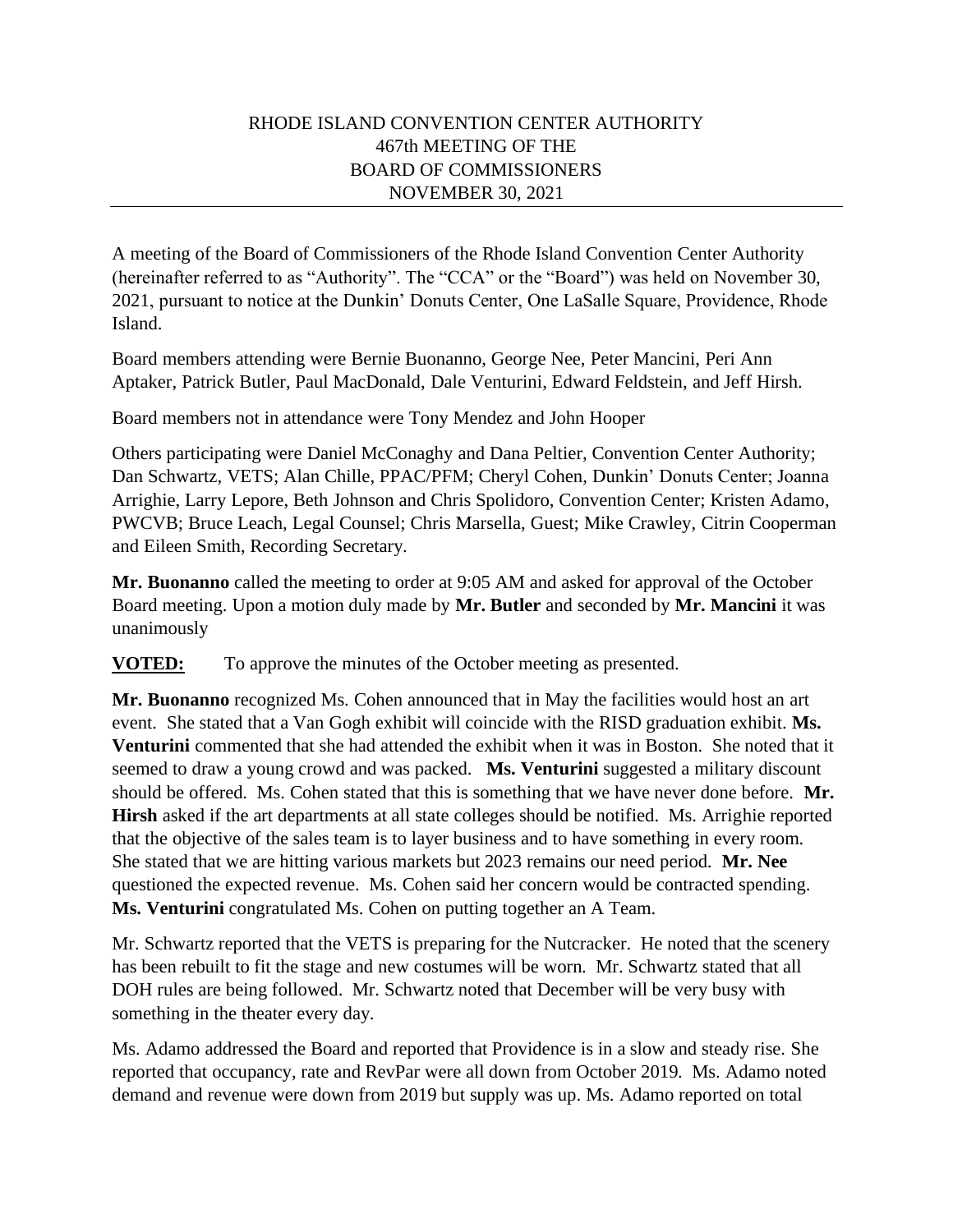sales production and that having to do with RICC. 2021 and 2022 bookings are smaller groups. The booking activity for 2023 and 2024 includes Nursing Organizations Alliance for November 2023, National Apostolate of Maronites in July 2023 and Land Trust Alliance in September 2024. Ms. Adamo noted several prospect opportunities and said that the sports market will keep us going.

**Ms. Venturini** mentioned the lack of staff and how they are ramping up. **Mr. Buonanno** asked where the money was coming from to hire. **Ms. Venturini** stated that she depends on grants and memberships. The CVB depends on room tax which means that this building is very important for attracting visitors and filling hotel rooms.

**Mr. Buonanno** noted that Chris Marsella was present. He said that Chris was recommended to be our representative to the CVB Board. **Mr. Buonanno** asked for a motion to approve the appointment of Chris Marsella to be our representative to the CVB Board. Upon a motion duly made by **Ms. Venturini** and seconded by **Mr. Buonanno** it was unanimously

**VOTED:** to approve the appointment of Chris Marsella to be our representative to the CVB Board.

Mr. Marsella stated that he was honored to be appointed to this position. Mr. Marsella reported that he is a Providence resident and would like to contribute to the success of the downtown area. **Mr. Buonanno** asked him to talk about the food hall that he is working on for the space behind the Marriot. Mr. Marsella stated that the vision is for the food hall to highlight local businesses. He said there are 194 potential vendors that will need to be narrowed down. **Ms. Venturini**  noted that something has been missing and this might be the answer. Ms. Adamo said that this will be the downtown attraction that we need.

Mr. McConaghy reported that we are reviewing September activity at this meeting. He said that we are in a catch up mode and we should be caught up in December.

Mr. Schwartz was asked to update the Board on the finances at the VETS. Schwartz stated that in September, Operating Income was \$545 to budget and (\$23,484) to the prior year. Year to Date Operating Income was \$69,107 to budget and \$57,898 to the prior year. Mr. Schwartz noted that he received a Champlin Grant to contribute to the set replacement. Mr. Schwartz also noted that the PPP has been approved.

Mr. Lepore noted that attendance drives everything. He said that we should see a steady slow climb out of this. Mr. Lepore noted that September, Operating Income was \$229,354 to budget and (\$537,681) to the prior year. Year to Date Operating Income was \$402,700 to budget and (\$1,040,604) to the prior year.

Mr. Lepore reported that the Dunkin' Donuts Center September, Operating Income was (\$18,299) to budget and (\$88,366) to the prior year. Year to Date Operating Income was \$12,912 to budget and (\$245,326) to the prior year. Mr. Lepore reported that big concerts are not coming back quickly because tours are at the mercy of the local Covid restrictions and the concern that a